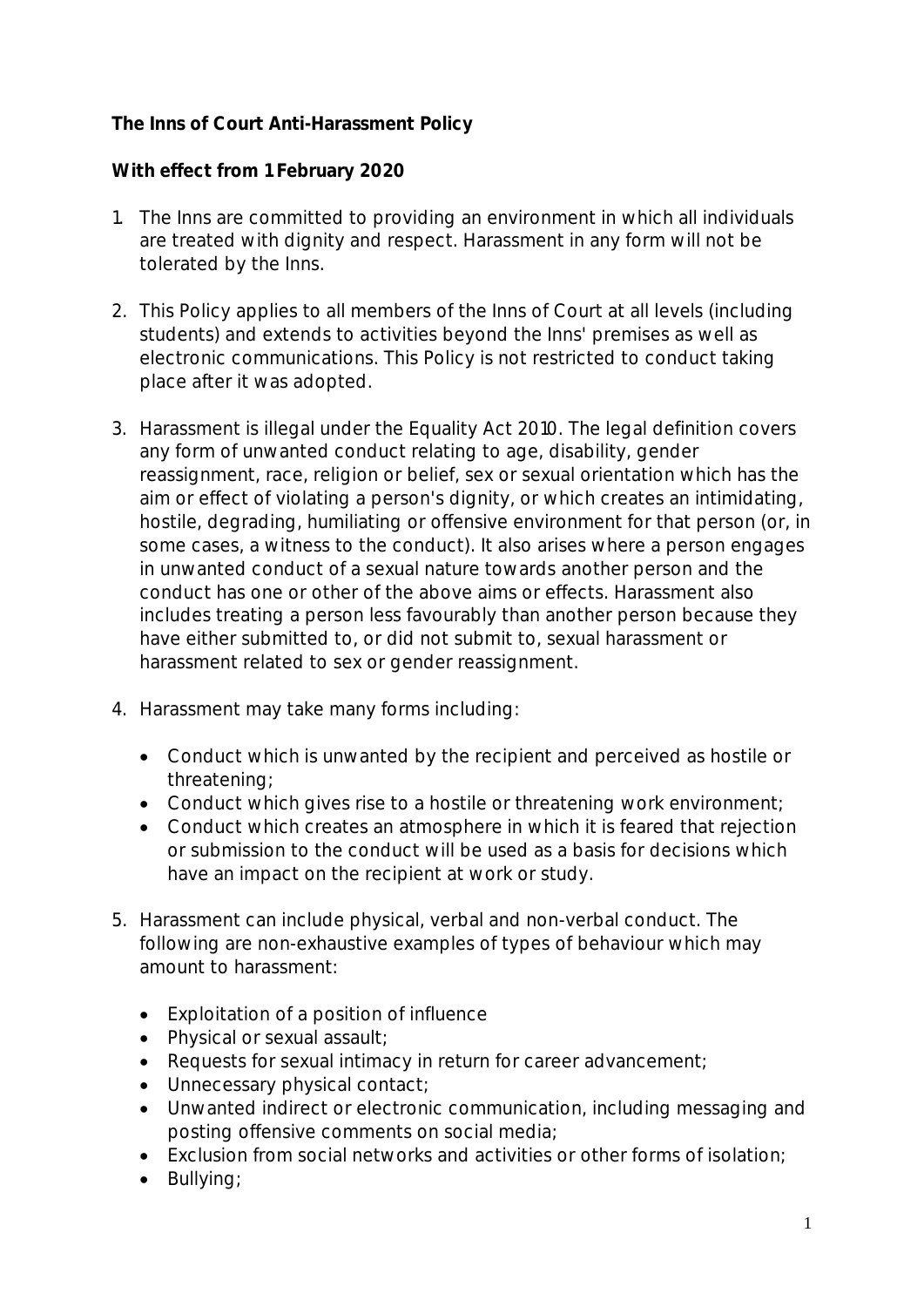- Victimisation;
- Compromising suggestions or invitations;
- Suggestive remarks or looks;
- Display of offensive materials, including on a computer screen;
- Offensive jokes or verbal abuse, including any sent by email;
- Offensive remarks or ridicule;
- Dealing inappropriately or inadequately with complaints of harassment.
- 6. The Inns consider that it is inappropriate for members of the Inns providing teaching, mentoring or acting as a role model to initiate or enter into a sexual or romantic relationship with students or pupil members. This applies irrespective of whether the student or pupil did not appear to object, appeared to give consent, or even instigated the behaviour.
- 7. Harassment constitutes serious misconduct, amounting to a breach of the Bar Code of Conduct for barristers or requiring investigation by the Judicial Conduct Investigations Office.
- 8. The Inns do not accept harassment in any form, including conduct that falls short of serious misconduct or the legal definition of harassment under the Equality Act 2010, for example inappropriate and unwanted behaviour and humiliating, offensive or bullying behaviour that is not related to a protected characteristic under that Act.
- 9. The effect of the unwanted behaviour on the person concerned will be an important factor to be taken into account, whether or not the behaviour was intended to be harmful, together with whether it was reasonable for the conduct to have had that effect.

**Application of complaints procedure**

- 10. This procedure does not apply to complaints made by clients concerning barristers or their employees (which would be covered by the barristers clients' complaints procedure).
- 11. Complaints by and against employees of the Inns will ordinarily fall within the grievance procedure contained in their contracts of employment. Should this not be the case this policy also applies to complaints by staff against Inn members.
- 12. The Inns are committed to ensuring that no one who makes an allegation or complaint of harassment in good faith should be subjected to any detriment as a result. Any victimisation of a complainant, witness or anyone else involved in the investigation of a complaint will be viewed as a disciplinary matter.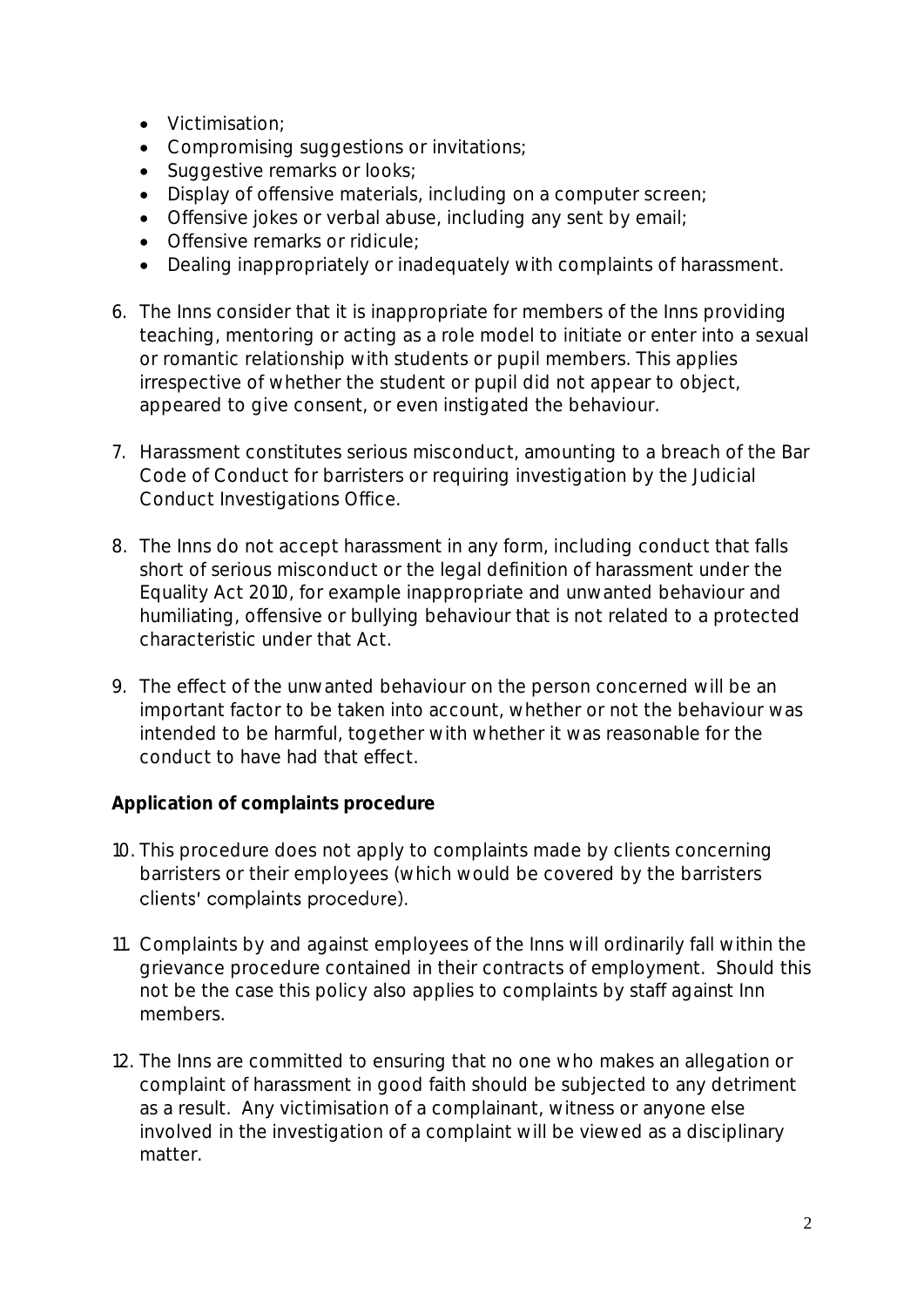- 13. Complaints of conduct which may amount to serious misconduct by a barrister may be reported to the BSB immediately or following investigation (typically where serious misconduct by a barrister is found). Barristers have a duty to report their own serious misconduct and serious misconduct by other barristers. It may be reasonable to investigate a complaint of serious misconduct (typically to throw light and clarification on the allegation) before taking the decision whether to report to the BSB, or even if the matter is reported. It may also be reasonable to recommend that the matter is immediately reported to the police.
- 14. Confidentiality regarding complaints will be maintained as far as possible and appropriate. All records of complaints, including notes of meetings, interviews, results of investigations and other relevant material will be kept confidential by the Inns except where disclosure is required by law or for disciplinary or other remedial processes. Records will be retained for a period of at least one year.

**Raising concerns and complaints**

*Initial contact - Stage 1* 

- 15. Individuals who feel that they have been subject to harassment or inappropriate conduct in connection with the activities of the Inns (or witnesses to the harassment of others) should make initial contact with the Under Treasurer or Sub-Treasurer of the Inn concerned, or another designated Inn employee appointed by the Under-Treasurer or Sub-Treasurer for this purpose. The details of designated Inn employees will be available on the Inns' websites.
- 16. Complaints are more easily resolved if dealt with at an early stage. Initial contact should be made with a designated Inn employee as soon as reasonably possible after the incident. The Inns appreciate that there may often be good reasons for delay in making a complaint and so there is no time limit on when a complaint can be raised.
- 17. The aim of this initial contact stage is to inform the individual raising the concern of the options open to them and the Inn in dealing with the issue, including informal and formal resolution, and to make an initial assessment of the seriousness of the issue.
- 18. Initial contact can be made by any means, including in person, by telephone, or in writing.
- 19. The designated Inn employee will:
	- respond promptly;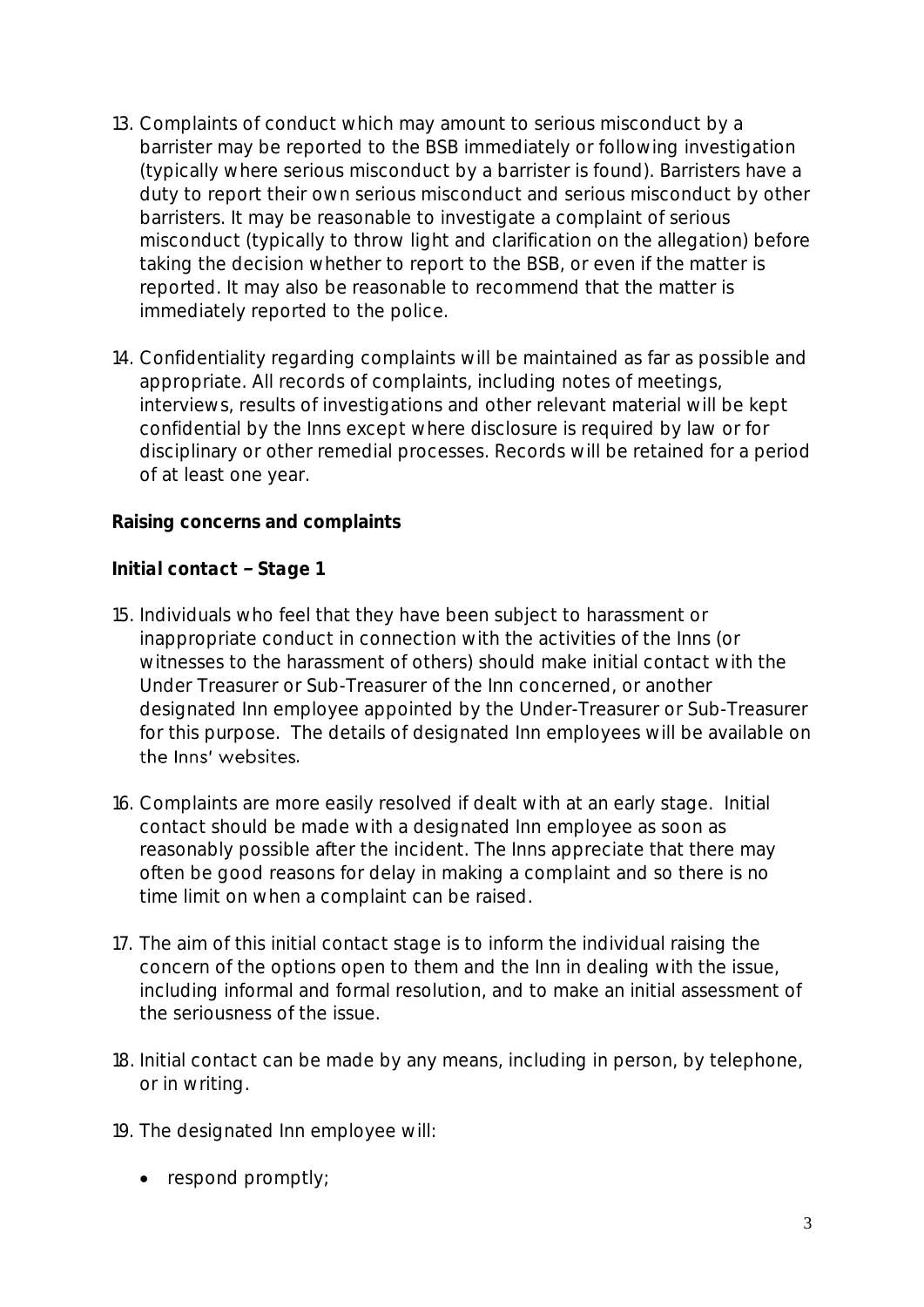- listen to and discuss the person's concerns;
- explain the procedure should they wish to make a formal complaint;
- discuss what outcome the person raising the concern would like to achieve;
- discuss the BSB reporting requirement;
- agree a way forward that the person raising the concern is happy with, in so far as
- possible;
- keep the person raising the complaint informed of the outcome of any action taken;
- if agreed, to communicate with the subject of the complaint, clarify the parties' respective positions and where appropriate attempt to resolve the matter in a less formal way, keeping both parties informed of the outcome.
- 20.The designated Inn employee will also respect that person's wishes for confidentiality so far as possible. However, those raising issues should be aware that the Inn has a duty of care for all our members and in the most serious cases it may not be possible for the designated Inn employee to take no action.
- 21. Resolution at this stage could take the form of:
	- an apology;
	- mediation between the parties;
	- an appropriate person speaking with the subject, to advise that the behaviour was unwelcome and should not happen again;
	- support in accessing counselling for the complainant or subject;
	- the subject agreeing to attend an anti-harassment training course.
- 22.Resolution at this stage should only be used in less serious cases. Cases where the behaviour is severe or prolonged, or of a sexual or violent nature, would not normally be suitable for resolution at this stage.
- 23.This first stage should take no more than 14 days, although resolution actions may take longer to complete.
- 24.Anonymised records will be kept of all initial contacts made, and will include the nature of the concern raised, the steps taken to resolve issues, and whether it progressed to a formal complaint. These records can be used by the Inn to inform relevant Committees and members of any patterns and to inform more general messaging to members and improving training for members. Where appropriate, anonymised reports and analysis of complaints will be shared with the BSB.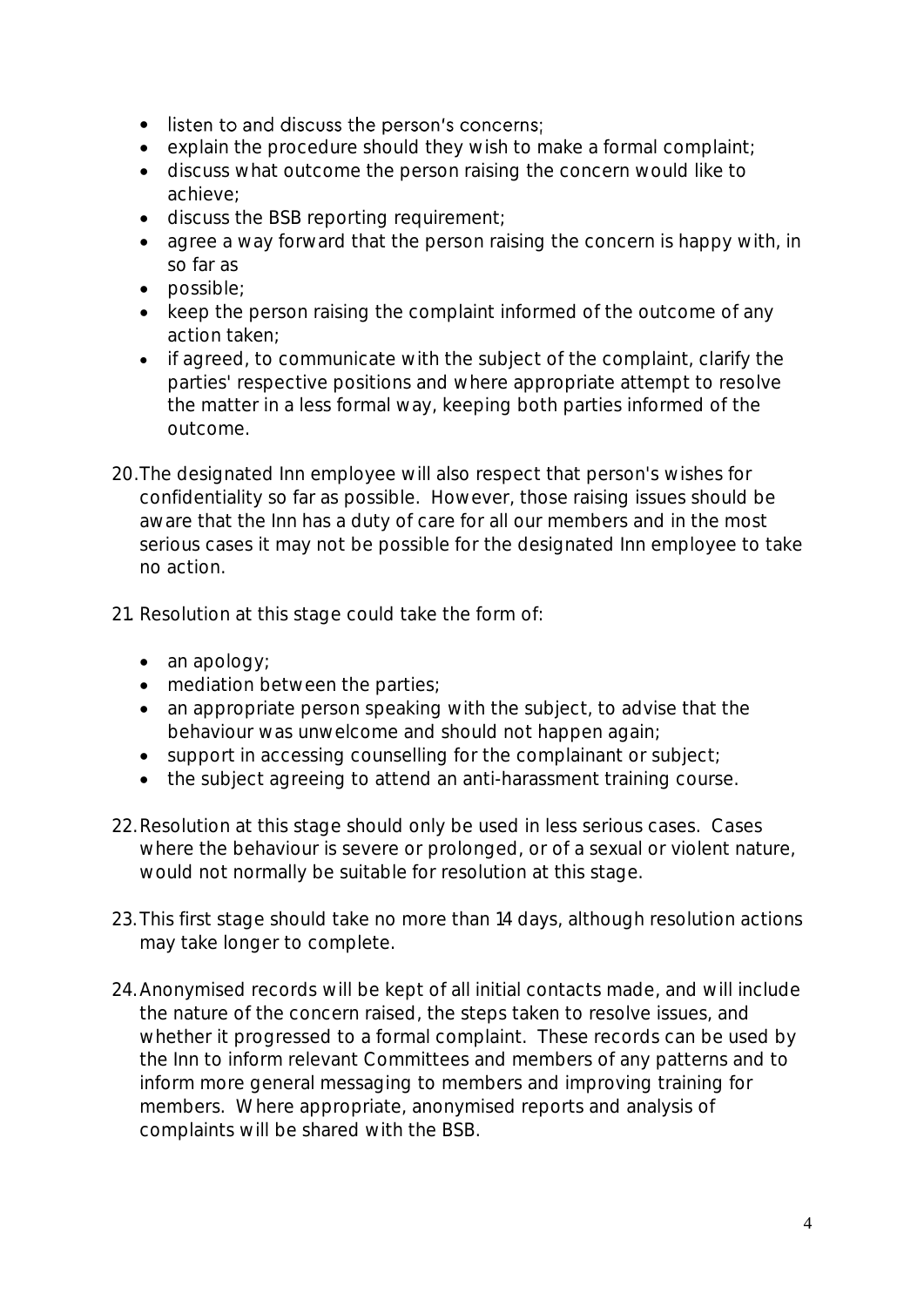25.At any point during the first stage the individual raising a concern can choose to make a formal complaint, including immediately upon making initial contact.

*Formal complaint - Stage 2* 

- 26.Formal complaints must be made in accordance with the complaints procedure at the relevant Inn. The designated Inn employee can provide complainants with details.
- 27. The investigation of a complaint will be carried out fairly and as quickly as possible.
- 28.The standard of proof will be the same as that used by the Bar Tribunal and Adjudication Service (BTAS).
- 29.The complaints procedure will include an appeals process.
- 30.Depending on the seriousness of the complaint and whether it is wellfounded there is a broad range of possible outcomes, including by way of example:
	- an appropriate person speaking with the subject of the complaint to advise that the behaviour was unwelcome and should not happen again. Further monitoring of their behaviour is likely to being recommended in these circumstances;
	- the person concerned being excluded from teaching and mentoring roles for a fixed or indefinite period;
	- making a BSB report or lodging a complaint with the Judicial Conduct Investigations Office or referring student members to the Inns' Conduct Committee;
	- reporting the matter to the police:
	- support in accessing counselling for the complainant or subject of complaint;
	- recommending changes in Inn practices, e.g. regarding social or teaching events;
	- the subject of the complaint agreeing to attend an anti-harassment training course.
- 31. Records will be kept of all formal complaints received, investigations and outcomes. These records can be used by the Inn to inform relevant Committees and members of any patterns and to inform more general messaging to members and improving training for members. Where appropriate, anonymised reports and analysis of complaints will be shared with the BSB.